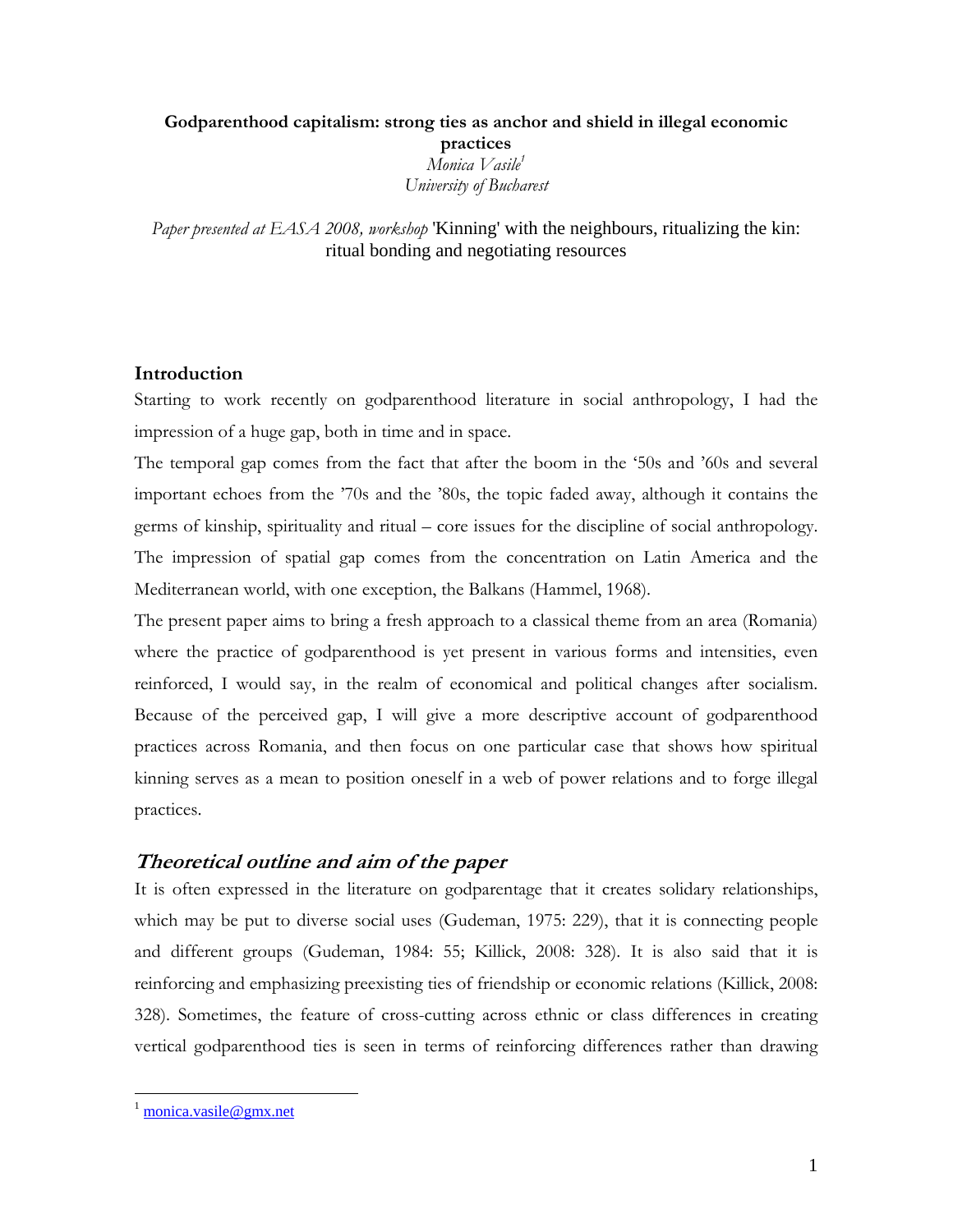groups socially or culturally together (Osborn, 1968: 605), for example by creating enduring patron-client relationships (G. and P. van Den Berghe, 1966: 1239).

However, to understand the functions of godparenthood ties, one must strive to understand the contents of these ties. Understanding the contents means on the one hand, from a static point of view, depicting the actors that enter the relationships, and on the other hand, from a dynamic point of view, mapping the social interactions of the actors in cause. The social interactions that form and enforce the godparenthood ties are mainly rituals and exchanges of visits and gifts, both at the ceremony (of baptism or marriage) and afterwards. I will offer in the first part of the paper a glimpse on social interactions that are associated with godparenthood in Romania and on rituals and exchanges performed in such interactions.

A classical theme in the anthropology of godparenthood is discussing symmetry or asymmetry of the social relationship, i.e. the horizontality or verticality of relations (godparents in equal status positions with godchildren or parents versus unequal positions). It has often been implied that the godparenthood relation is in most cases vertical, or asymmetric, the godparent having a higher position (Mintz and Wolf, 1950). This is seen as the impact of church notions upon folk practices, namely of the ecclesiastical idea that spiritual is higher than the natural (Gudeman, 1975: 235). It has been seen also in a more social light, as people seeking to connect to other people in a mere instrumental way, as to increase social capital in order to explicitly forge other types of relations, economical or political ones (Mintz and Wolf, 1950; Foster ,1961; P. van Den Berghe, 1966). In this paper I am implying that the customary social practices associated to godparenthood (rituals, exchanges, gifts) contribute in a high degree to defining the nature of the relationship and, implicitly to the choice of a godparent. I will argue that for the 'Romanian' case, it is widely accepted that the godparent has in some respect a higher status, but the exchanges that are performed account for a tolerated limit of status difference. The godchildren or the parents have to be able to perform a relatively reciprocal exchange of gifts and visits. Where the customs have loosened and the exchanges are no longer performed properly, there is room for more vertical alliances, but, in turn, these alliances do not provide the expected economical or political ends. Thus, I will argue that the classical dichotomy has to be nuanced and the notion of *accepted limit of status difference* describes best what is happening in the 'Romanian' case. I will provide further in the paper two cases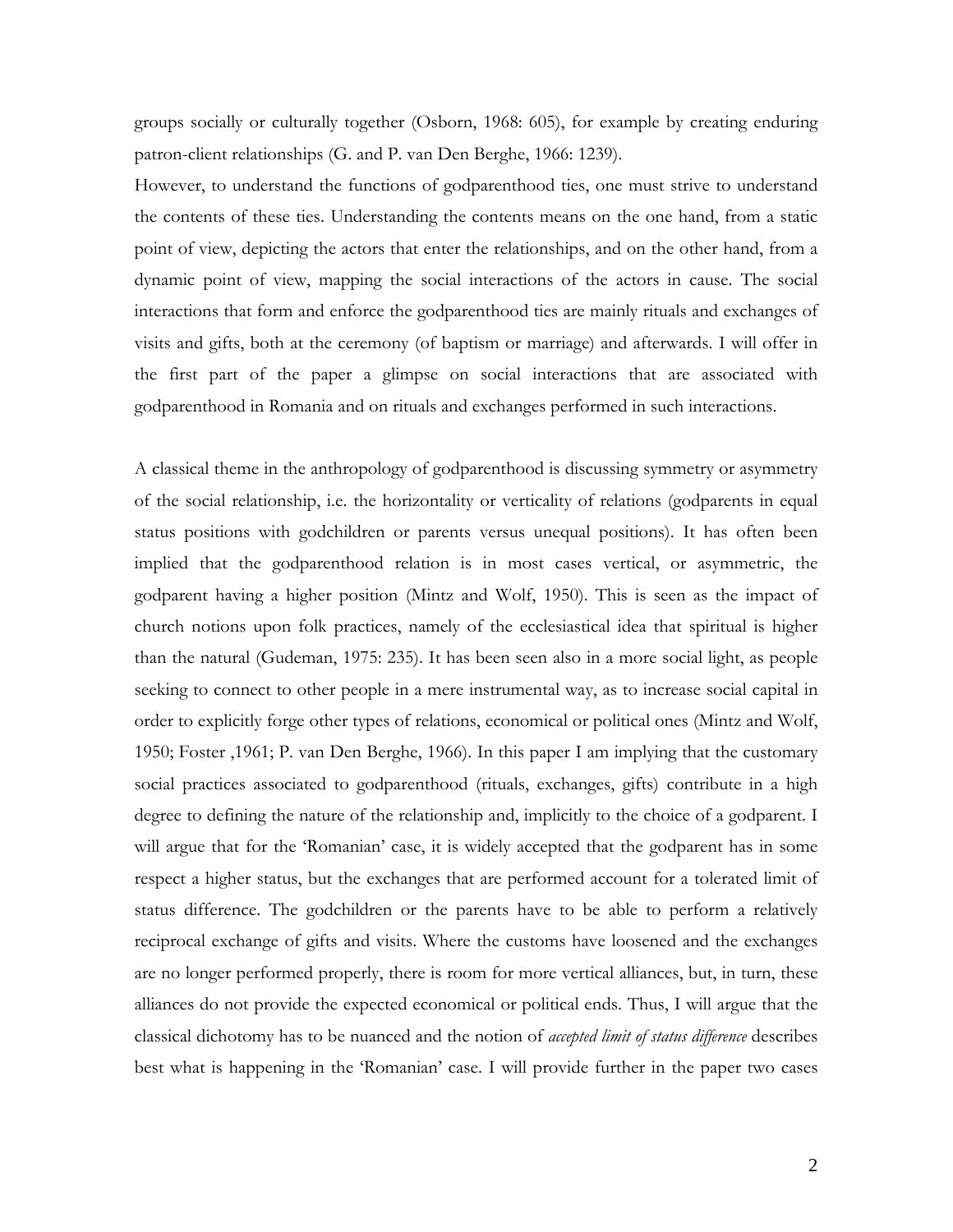that aim to illustrate both an economically and politically effective relationship and another ineffective one.

In the first part I will show that Romania, although religiously unitary, accounts for very different patterns of the godparenthood complex across different regions. I will draw a continuum of the godparenthood ties all across Romania, a continuum that aims to show that while the number of godparents for one person of couple increases, going up to 25 pairs of godparents in certain regions, the strength (or the quality) of the spiritual and social bonding decreases. On this continuum, I will first draw the lines of the more general situation, that of one pair of godparents and then point out two cases in detail, both from villages where the primarily livelihood source is forestry. I will depict a case where there are usually four pairs of godparents and the supposed economic and institutional backup is not effective, in contrast to another case, where godparenthood is a tie that enforces economical, political and institutional power and bring trust into economic and politic relations. The latter will constitute the second part of the paper.

The pursuit of the paper is yet exploratory, drawing very much on my, lets say, "embodied knowledge" of godparenthood as a native Romanian and on co-lateral data from my PhD fieldwork on collective property over forests. Actually, the idea of writing a paper on "godparenthood capitalism" rose from my fieldwork experience, where many of the folk explanations for perpetuated corruption and illegal logging rely on the creation of strong ties, like marriage alliances or godparentage, among people positioned in webs of power and economical relations.

# **General lines of godparenthood in Romania**

The practice of godparenthood is very much spread and respected across Romania; people largely consider themselves as religious persons (belonging to the Orthodox religion in proportion of 86%) and perform baptism and marriage in the church.

#### **Words describing relations**

In Romanian, words describing godpatenhood ties are many and various, suggesting a rich development of the ritual kinning complex. First, the godfather is named *naş*, with its regional variations of *nănaş*, *nunaş*, or *nun* (coming from the Latin *nonnus*) and the godson is named *fin.*  For the action of becoming somebody's godparents, it is said *a cununa* and the marriage is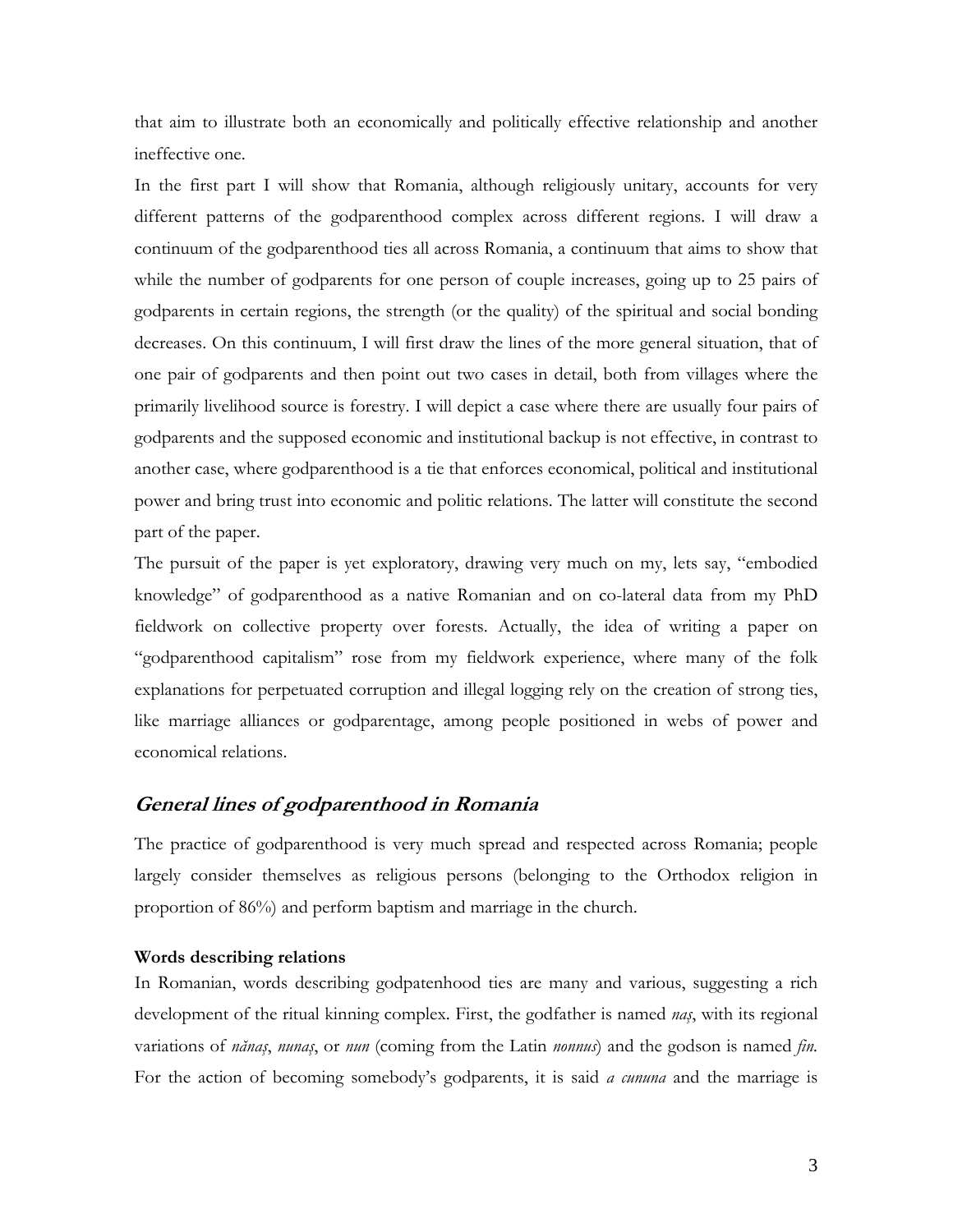called *cununie*, literaly meaning "to crown somebody", coming from the ritual crown put on the couple's heads during the marriage ceremony.

The more general relations established between the families of the godparents and the couple are named *cumetrie* (not established if the root of the word is the Slavi*c kum/kumotra* or the Latin *commater)*. The parents and the godparents or brothers of the married couple and the godparents name each other *cumetri*. Because more people are tied in the relation between the families and thus match the denomination of *cumetri*, this word is very commonly used and heard in rural areas. Moreover, in certain areas, the word is use to call persons from the village, born in the same generation. This type of extension of the use of spiritual kinship terms to designate relations where there is no spiritual binding is reported also for Mexico (G. and P. van Den Berghe, 1966: 1238 and Whiteford, 1964, cited in G. and P van Den Berghe: *ibidem*), here the usage being extended to parents or grandparents of the married couple and even loosely extended to friends.

Frequently for speaking about the marriage itself, people use the word *cumetrie,* ("I am going to a cumetrie"), thus, putting first the spiritual kinning of the respective families, despite the marital alliance.

#### **Spiritual and moral bonding**

Unlike cases from the Catholic world, in the Orthodox countries there are only two ceremonies when a person gets godparents, baptism and marriage (as for the Catholics seeking for expanding ties, there might be also first communion, confirmation, or other secularized occasions, like the 15-year "coming out" fiesta for girls, or sometimes graduation from highschool G. and P. van Den Berghe, 1966: 1237).

The church ritual of baptism as well as that of marriage entails one principal action from the part of the godparents, that of holding the candles during the ceremony, the metaphor of light meaning that the godparents are the ones that enlighten the child's or the couple's way, being their guides and moral sponsors. Moreover, it is said by the church that the character and the sins of the godparent reflect upon the child's own character and actions<sup>2</sup>. It is considered that if the godparent is sinful, than the child has to bear those sins as well, underlining the moral responsibility of the godparent to his or hers spiritual children. Sins appear here in an interesting position, as the child may be actually charged with uncommitted sins by alliance

<sup>&</sup>lt;sup>2</sup> Interview with priest Ioan, Bucharest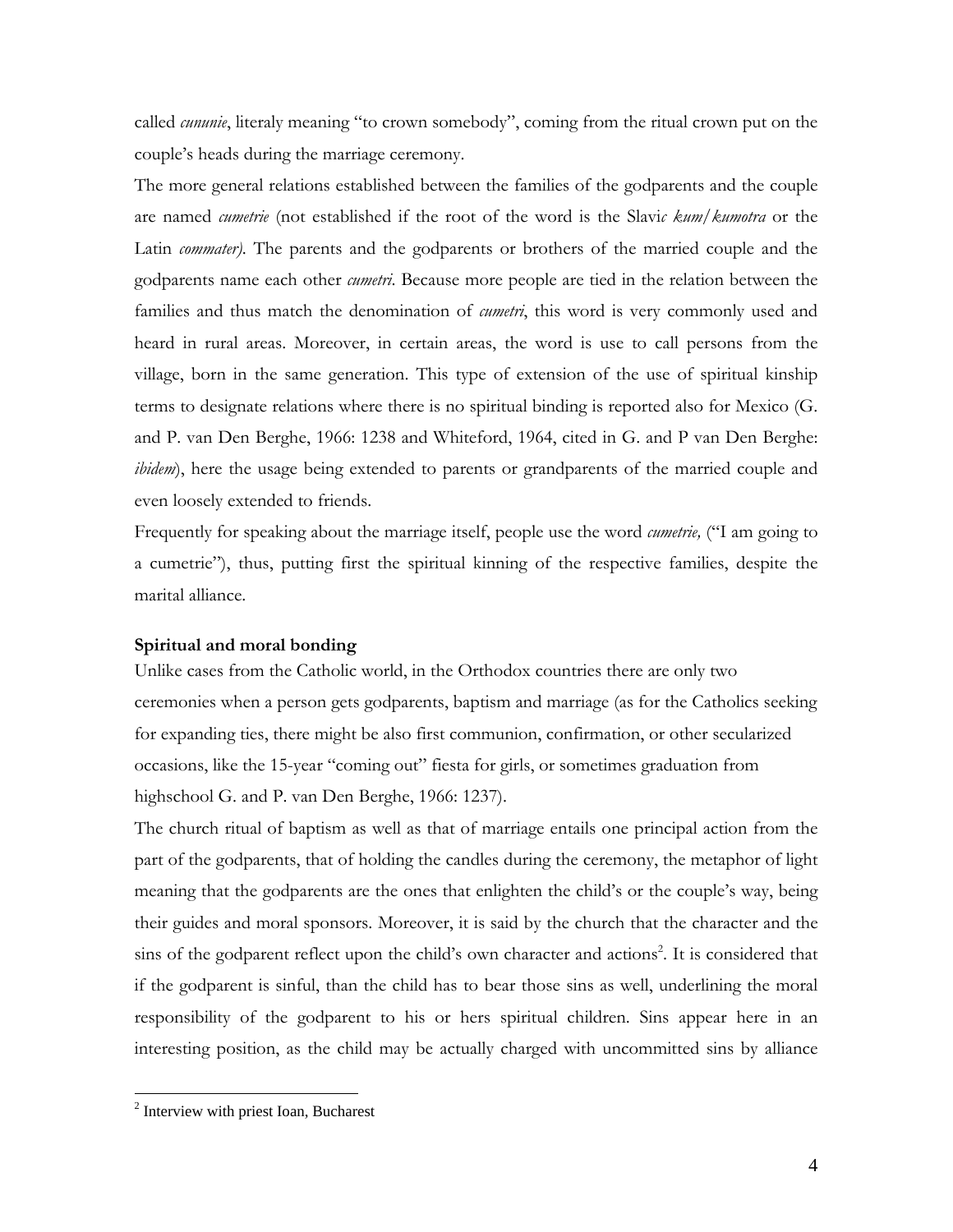with an improper godparent. It appears in contradiction with the original significance of the baptismal sponsorship, that of cleansing of the original sin and of entering a spiritual order (Gudeman, 1975), but it enforces the church prescription for the sponsors to have certain moral qualifications for the position (reported also for eighteenth-century Bahia, Brazil, by Gudeman, 1984: 39 )

The orthodox ecclesiastical rules concerning godparenthood derive mainly from the fact that the godparents become parents, relatives in the first grade with the children, or with the married couple. Thus, the entire complex of consanguinity prohibitions arises, as it is universally the case in Christian beliefs (documented for Chatolic *compadrazgo* Gudeman: 1975)

#### **Social bonding**

 $\overline{a}$ 

However, as Gudeman considers (1975: 235), the spiritual bonds are realized in a social system.

The event for which godparents are nowadays carefully chosen is primarily the marriage, not the baptism (as it used to be in customary norms Constantinescu 2000: 217). The general requirement for the marriage sponsors is to be a married couple<sup>3</sup>. Then, one of them also becomes the baptismal sponsor of the first child (although in many situations, the child calls both members of the godparental unit as godparents, not only the one that was fulfilling the role at the baptism). However, this rule has many variations. It is frequent that one of the godparents' children becomes sponsor of the first child, thus happening that the godparent is not even 14 years old. In this case, the very young godparents do not realize or assume the spiritual bonding, facilitating the decline of the spiritual kinning.

Romanian rituals of the wedding, both the church ritual and the social event<sup>4</sup>, entail an increased number of ritual exchanges and ritual performances. The custom at weddings is for all the guests and the kin to give a money gift (*dar*) 5 . Usually, the value of the gift is judged

 $4$  Consisting in a party with guests ranging from 100 to 250 and marked by different ritual moments.

 $3$  Although for other Romanian areas, in the case of multiple godparents (to be presented further in the paper) this rule is broken, one of the pairs of godparents might be concubines. 4

<sup>&</sup>lt;sup>5</sup> Weddings in Romania are a very good occasion to observe the ritual complex of exchange; first, if somebody attends the wedding of somebody else, the married couple has to return the attendance of the wedding; the gift exchange is also highly regulated; the value of the gift is reciprocal, but also depends upon other circumstances, as for example location; the ritual performance of the gift giving remained very rich in several regions, mostly in rural areas – a man with a bag passes by the tables and everybody loudly presents its gift, sometimes showing the money and putting it into a bag, sometimes just showing an envelope; some couples keep a record of all their wedding guests and the correspondent gift, in order to remember their own obligations and not to break the reciprocity rule.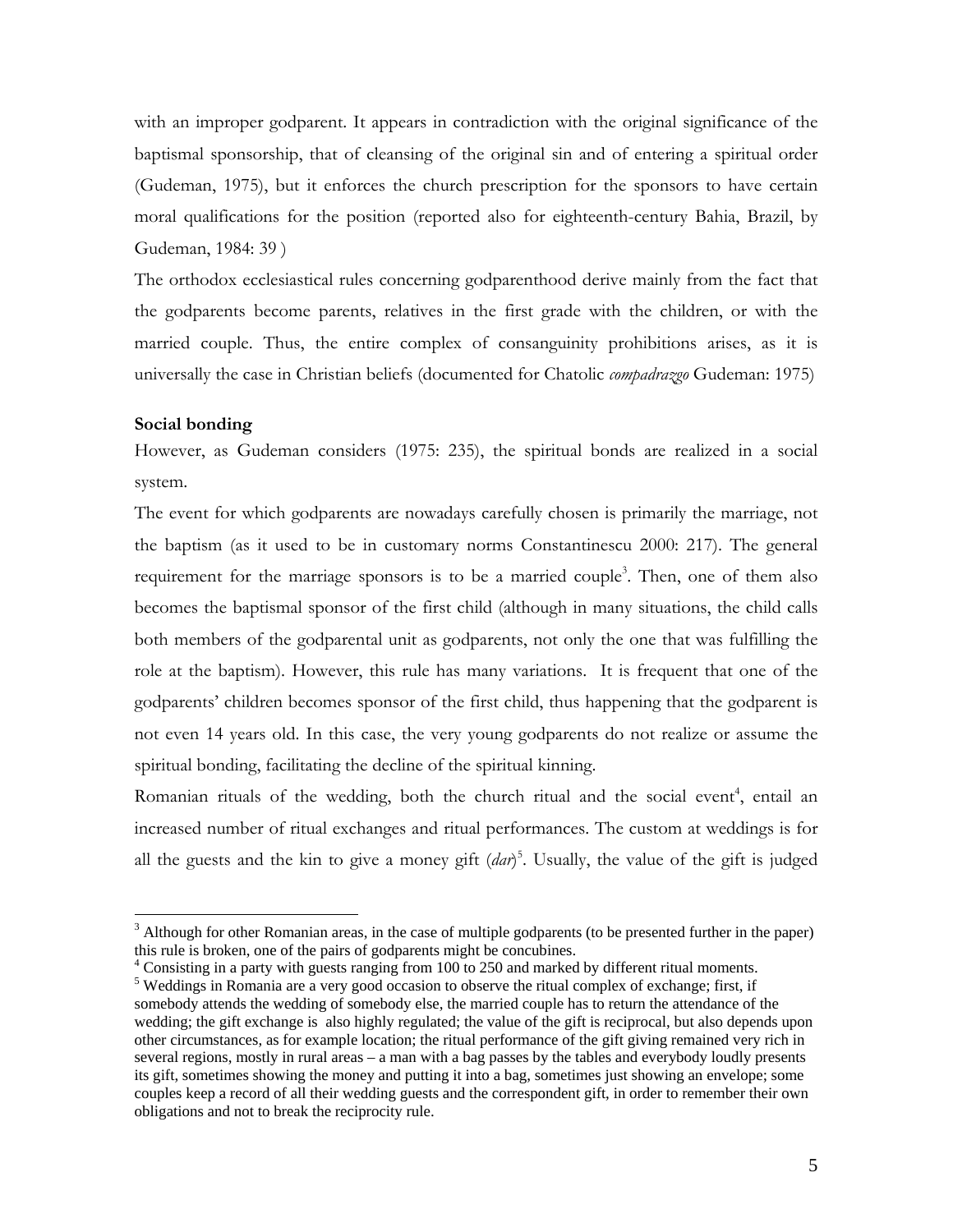related to the total costs of the wedding (the criteria usually is whether it is in a fancy location or not) and to the local custom. The gifts are differentiated according to the relationships to the couple. The godparents are the ones that make the most valuable gift, in most settings 10 times more than a usual guest couple (the godparents' gift usually amounts 1000 euros). Consequently, when the couple proposes a godparenthood kinning, they take into account (among other criteria) the material possibilities of the potential godparents, to be assured firstly that they will not refuse due to financial constraints and secondly that they will participate financially at the wedding costs<sup>6</sup> and will contribute a satisfactory money gift. The married couple gives another type of gift to the godparents, a home decoration or use object, usually of a lesser value<sup>7</sup>. Further on, there are certain calendar moments during the year, when has to take place a ritual exchange of gifts, mostly from the part of the godchildren, and the married couple to visit the godparents (Răchişan, 2007: 2104), for maintaining the social bond.

The depicted social practices that maintain and perform the social ties created through godparenthood attest neither for a perfectly symmetrical, nor for an asymmetrical relationship, rather for an *accepted limit of status difference*, which I might translate relatively symmetrical relationship between the godparents and the godchildren (or the godchildren's family). The godparents have to be 'affordable', because of the continuous exchange of gifts. Although it is accepted that the godfather has to be more powerful, wiser and more experienced, the social events that cement the relationship, in which the godchild has to reciprocate through gifts the spiritual patronage, determines that the difference in status is not very sharp.

The roles of 'giver' and 'receiver' are not fixed. Who initially gives the favor (a criteria of determining the giver and the receiver discussed in Gudeman, 1975: 234) is only one aspect of giving and receiving. One has to ask about the totality of honors and 'things' that constitute the objects of exchange and about when, in which occasion, one is giver and another one receiver. Unlike Yugoslavia for example, where the godfather is the receiver (Hammel, 1968: 74), in Romania the godfather is the giver of the initial favor. In addition, at the wedding, the godparents are the givers of the gift. Afterwards, the godparents are the givers of hospitality

<sup>&</sup>lt;sup>6</sup> The custom is for the godparents to buy either the candles and the flowers, or the bride's cake (the value of this contribution being approximately 300 euros, depending on the general level), and to pay the church tax (100 euros)<br><sup>7</sup> In certain cases, it is the parents that make a gift to the godparents; usually the gift for the godparents is

given after the wedding, in certain rural areas in the form of farm products (e.g. a calf or a sheep, cheese).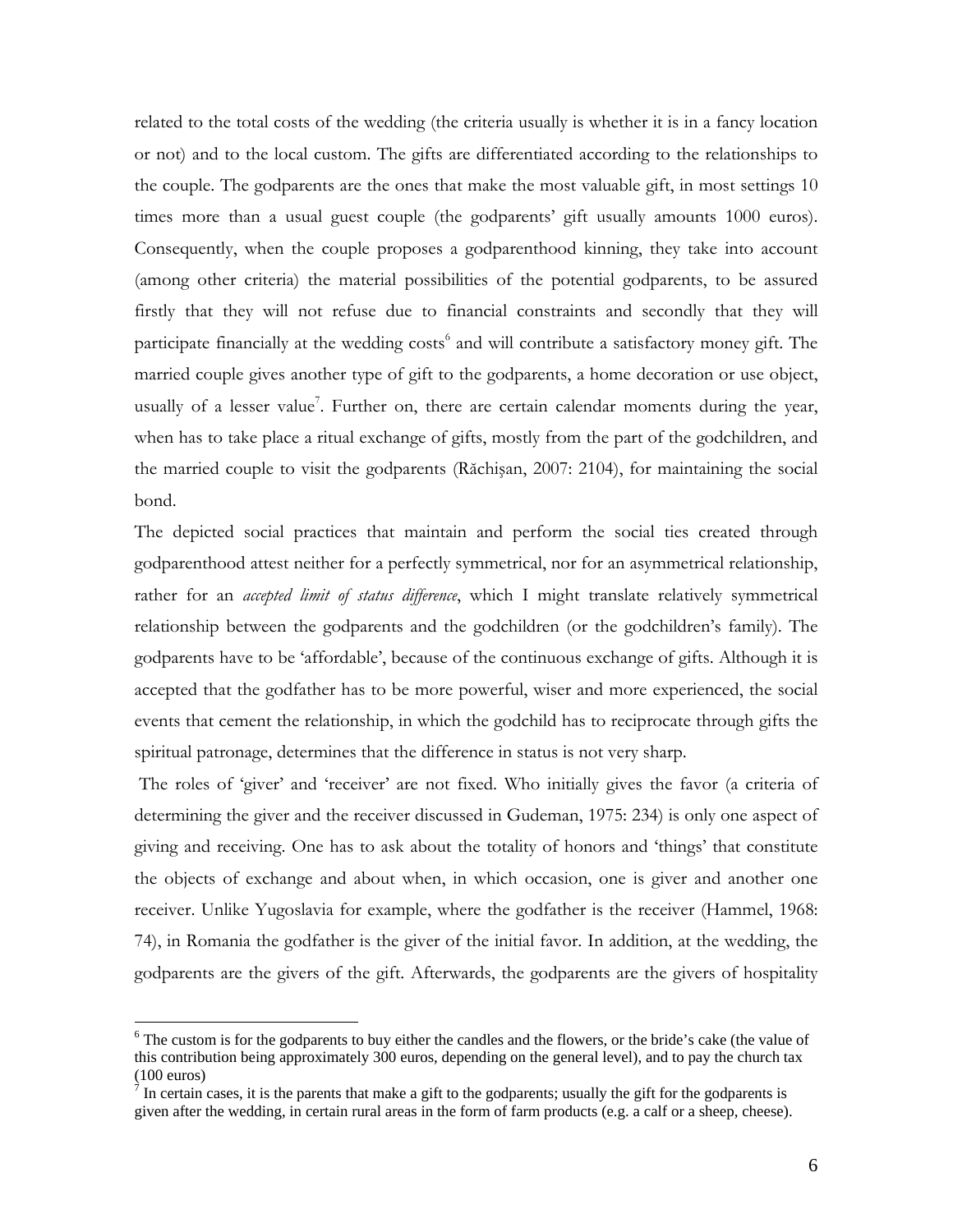(hosting the visits) and the givers of advice, and the receivers of the gifts. The godchildren maintain the relationship, by giving attention, and by constantly owing gifts. Thus, it might be implied that at the wedding the godparents are those who bare the material duties, while afterwards the roles change. The social duties, hospitality, attention and respect are shared.

I have attempted to draw a unifying picture of what might be implied under the label of 'Romanian' godparenthood, however, relations and customs vary greatly among regions, ruralurban and social statuses. This is why in the next chapter I will give a more nuanced picture, mapping differences across

Romania's regions.

# **A pyramid of godparenthood relations**

I have drawn a typology of four different situations of the godparenthood complex across



Romania, according to the numerical extension of godparents involved. The typology is conceived in the shape of continuum on which these cases might be understood; at one end of the continuum I put the case where we have the most usual situation, with only one pair of godparents, which is a good premise for tight relations between the godparents and their godchildren where one can expect to find mutual help and various types of ritual exchanges among the people involved; at the other end of the continuum, I put the case where we have the most unusual situation, with up to 24 pairs of godparents. In this case, the pool of social relations established is highly enlarged, but the actual bonds become very loose. Drawing the continuum in the shape of a pyramid is suggestive, implying that at the bottom of the pyramid we have an important amount of social relations created through godparenthood, though the relations do not actually bind people together; through the top of the pyramid, the pool of social relations is not large, but the created bond is strong.

The high degree of development of ritual kinship is not a unique form throughout the Christian world, it can be found also throughout history in Spain, in registers from 1543 it can be seen that there were 3 pairs permitted (Poska, 1998: 97), or in southeastern Mexico, where "at marriage there are often several sets of *primeros padrinos* and in addition, from four to six *madrinas* perform distinct functions during the church wedding" (G. and P. van Den Berghe,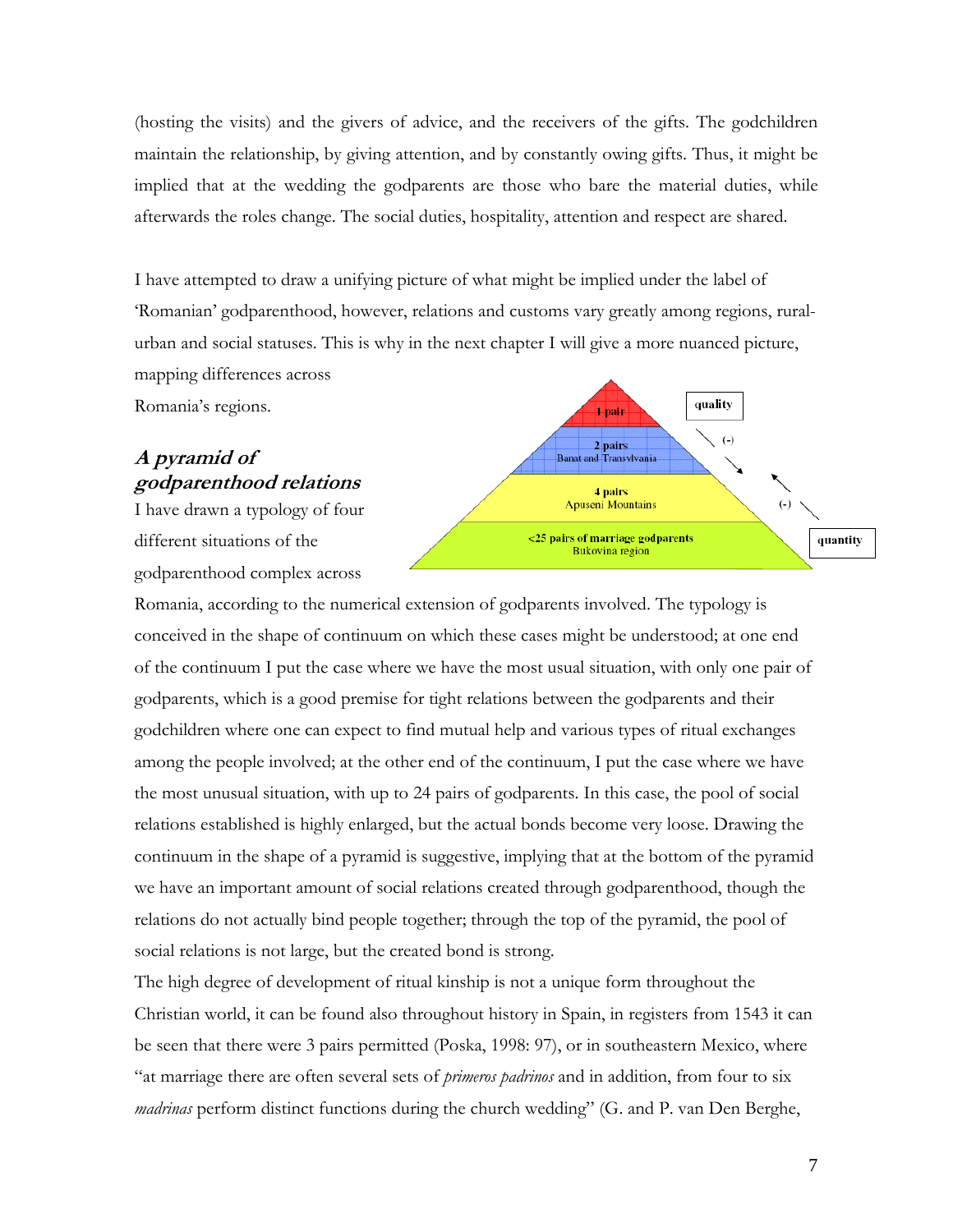1966: 1237). As for the social consequences of the extension, in Spain, where marriage prohibitions were strongly controlled by church, the custom of multiple godparents seriously depleted the number of possible marriage partners (the result was that the church stopped the practices of multiple godparents); in Mexico, extension is purchased at the price of loss of intensity, sometimes it occurs that "people even forget that a ritual tie exists or let it lapse through disuse" (*idem*: 1240). In the Romanian case, generally the church does not impose its rules over folk customs; there are rare cases where the priests refuse to perform marriages with more than one pair of godparents and the general outcome in the cases of extension is the decline of the social and spiritual ties.

#### **Case 1. Good potential for strong godparenthood ties: 1 pair.**

The first case in the continuum is the one where there is only one pair of godparents at the marriage and one pair or one single godparent at the baptism.

One implicit thesis of this paper is to show that while enlarging the number of godparents, the social and spiritual ties become weaker. Nevertheless, the reverse proposition is not always valid. *It is not always the case that having only one pair of godparents ensures a strong social and spiritual binding.* To the general decline of godparenthood ties, even in the case of one pair, might contribute the increasing spatial and social mobility. **Spatial mobility** determines the physical concrete distancing of people, which makes no longer possible respecting all the visiting events marked in the popular calendar. But spatial mobility might as well contribute not to the decline, but to the transformation of the gift exchange practice and of the visiting practices. I have encountered an example where a person inhabiting one village in Vrancea Region<sup>8</sup> is godfather to two couples, one established in Greece and the other one in Italy. They maintain their social ties through visits, but while the custom promotes the idea that the godchildren are indebted to pay visits and to bring gifts to the godparents, somehow in exchange of their spiritual patronage, actually what has changed is the direction of visits; now godparents pay visits to their godchildren, going for two weeks holidays in Greece or Italy, thus enabling the godchildren to transform the hospitality itself into the due gift.

**Social mobility,** i.e. increasing the status difference, also contributes to diminishing the exchange of visits and of gifts, because at the beginning the couple of godparents or

<sup>8</sup> Where I conducted fieldwork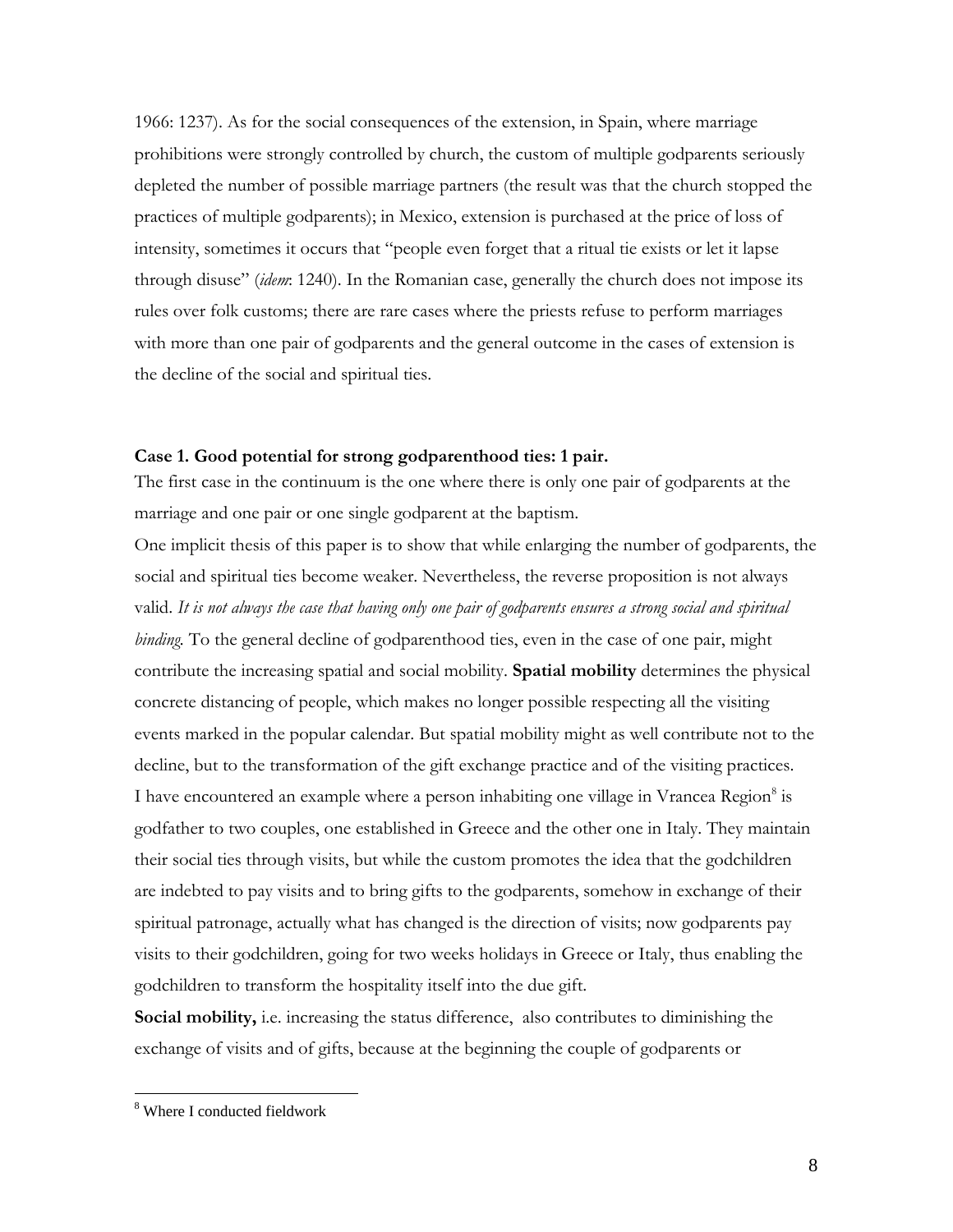godchildren were 'affordable' and a certain affinity and reciprocity existed, but in time, when one of the couples gets rich, reciprocity or the tolerated limits for difference are no longer possible.

However, in most cases, when there is only one pair of godparents, the social bond remains strong, meaning that the customary 'duties' at the wedding and afterwards are performed. The godparents will offer an important money gift and furthermore the gifts and visits exchange will be respected.

In Romania, mainly in the southern belt of the Meridional Carpathians, one can also find the Slavic model, of godparenthood relations among kin groups, where the duty of being a godparent is inherited by the son or daughter who remains in the house. This model is to be



 $\overline{a}$ 

found in a lesser degree and I do not have yet sufficient information to present it in this paper.

# **Case 2. Gender differentiation: 2 pairs.**

In this case there are two pairs of godparents, usually found in the regions of Transylvania and Banat<sup>9</sup>. One pair is from the groom's part, named the Grand

Godparents, the other pair, from the bride's part, named the Little Godparents. Here is suggested an analogy with the Romanian denomination of the parents with regard to the married children, grand parents-in-law with regard to a male child, and little parents-in-law with regard to a female child, the pattern showing the primacy of the man's relatives. However, it is not a rule that the roles of each pair of godparents to be differentiated. Normally, they both fulfill the same roles in the church ritual and equal respect and attention has to be shown to them. However, it is frequently the case where the couple is more attached to one of the two pairs.

<sup>&</sup>lt;sup>9</sup> Central, Western, North Western and South Western part of Romania, as suggested in the little map provided.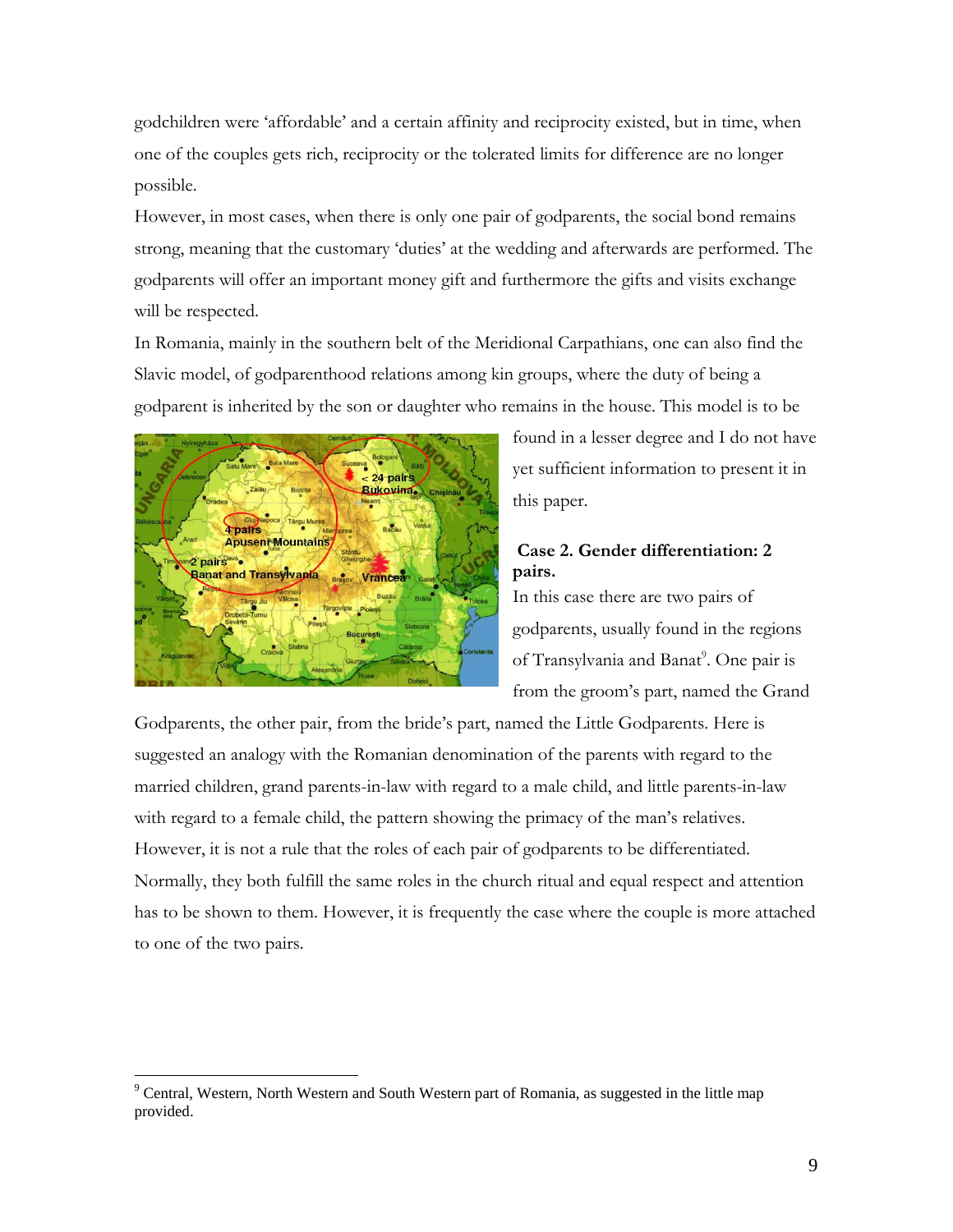#### **Case 3. False expectations: 4 pairs.**

In certain places of the two regions above mentioned one can find 4 pairs of godparents, sometimes maintaining the same distribution, two pairs on the side of the groom and two on the side of the bride. I documented more in depth such a case from the Apuseni Mountains<sup>10</sup>, where I could observe that the spiritual and social bonds are declining, although people try to connect to godparents that might enrich their social capital.

In this region the primary source of livelihood is the woodland<sup>11</sup>. Almost all people in the area are whether forest dwellers or working for forestry institutions. Thus, to be well connected here means to have kin and friends among foresters.

I will present an example of a young forest guard (belonging institutionally to the natural park), who married a girl from the same village. Among his four marriage godfathers he has the vice mayor, the ex chief of the local forestry district, a policeman in the area and a forest guard from another institution, from the forestry district. He had the intention to anchor himself in the forestry web, but, as he said, godparenthood did not provide him with helpful connections. It is only the vice mayor that helped him with a few occasions, but because *'he is generally a good person and helpful to everybody'*, independently from being his godson. Hence, the social ties seem to be weak. Although in people's expectations we might find the idea of a certain social bond, the actual performance of it does not prove for any strength, for any real anchorage through godparenthood.

There are other signs for weakness as well. The ritualistic side of godparenthood is poor. There is no gift exchange happening, the couple has no obligations (nor at the wedding, neither afterwards), only the godparents offer a money gift. Moreover, the gift giving at the occasion of the marriage does not reach the value of other Romanian regions. Essentially, there is an interesting discrepancy between what is loudly announced at the wedding as a money gift from the part of the godparents (the announcement reaches the amount of 800 euros), and the amount that is in reality given to the godchildren (8 times less, approximately 100 euros). I might suggest here that again the 'expectations' – what is announced - do not meet the reality. Godparenthood has thus transformed into a 'façade' custom, into a pure ritualistic event, emptied of its spiritual and social value. The keyword of this case might be

 $10$  While my primary PhD fieldwork was in another region, I just went to the Apuseni Mountains for the purpose of this paper, for documenting another case of forest-related village with a different godparenthood pattern.<br><sup>11</sup> The precise area is the commune Gârda de Sus.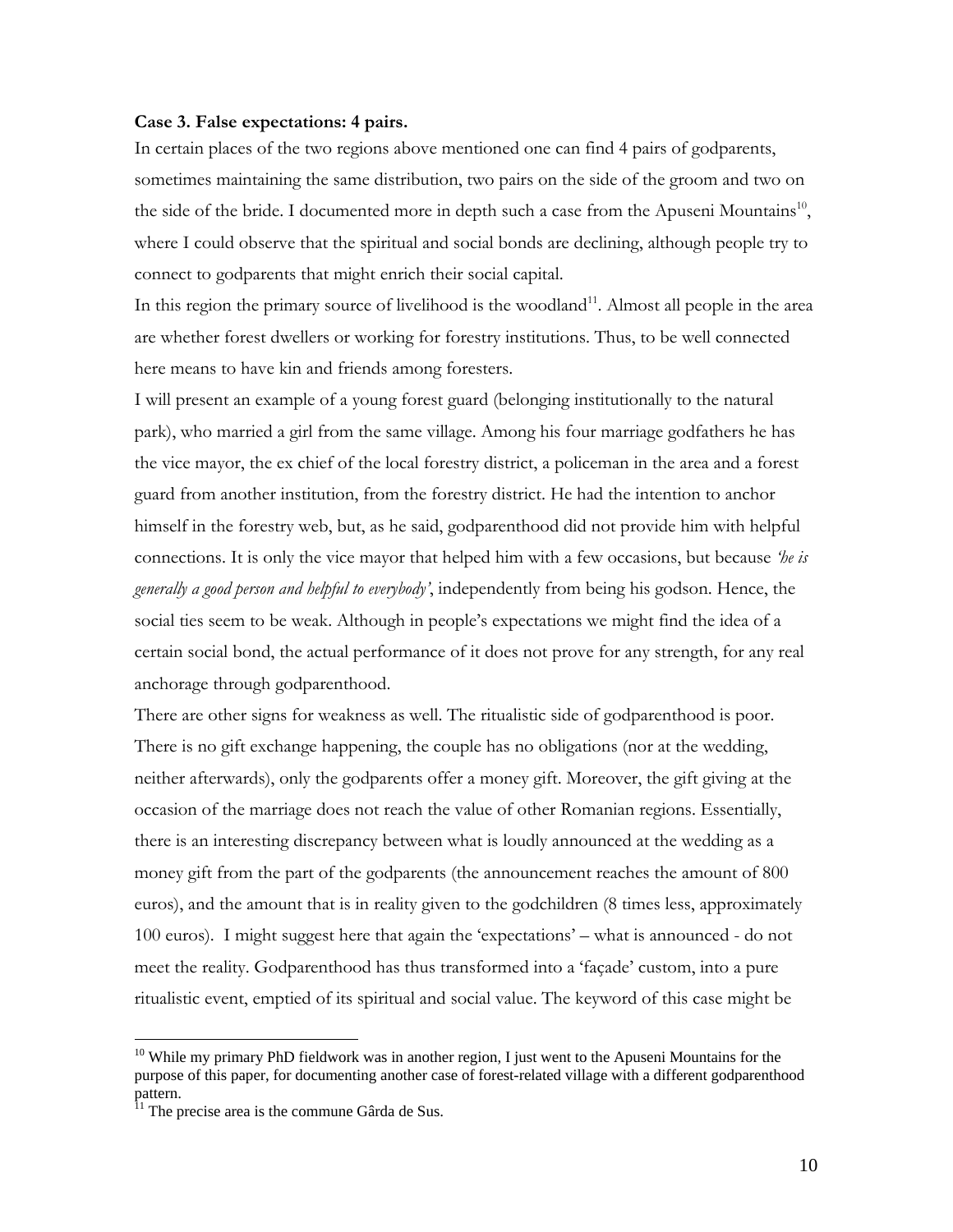prestige. The godfather gains prestige by showing off in a prominent position at an important social event. The godson also gains prestige by appearing in alliance with an important person. It seems to be of little importance that beyond these appearances there are no other types of relations and exchanges involved.

# **Case 4. Mechanical godparenthood: up to 24 pairs.12**

In the region of Bukowina there is the custom to have many pairs of godparents at the wedding and up to fifty godparents at the baptism. I suggest that in this case, the social and spiritual bonds weaken comparing to the other situations, as the lower position in the pyramid illustrates.

At the wedding ceremony, the godparents play an ordinary role, as well as in the godchildren's lives. At the baptism everybody who is in the church and wants to hold a candle becomes a godparent. As this might suggest, there is only the mechanical survival of the ritual act, of holding a candle. Hence, the significance of the godparents' role, to enlighten the child's way through life, is still performed in church, but not afterwards. Because of the number, sometimes there is no remembering of whom is a godparent of whom and usually there is no social or spiritual bond to the godparents, except the ritual function during baptism or marriage.

The church normally prohibits this practice, mainly because of the orthodox belief in becoming first grade kin with the godparent. It is thought that someone can not have fifty parents and, moreover, when it is happening in a rural area, it becomes obvious that the consanguinity rule is not respected anymore; in a village everybody would become kin with everybody. However, certain priests agree to perform marriages and baptisms with this large number of parents, in this way brokering the local customs into the Orthodox Church. This expanded practice of godparenthood suggests that the godparents are not considered as kin in this region and that godparenthood fulfils purely a ritual function, emptied of its longlasting social and spiritual charge. Hence, while the pool of parents is largely expanded, the spiritual and the social ties are very weak, as other studies reveal for Mexico (G. and P. van Den Berghe, 1966: 1240; Foster, 1961: 1189). However, I suggest that in this region the significance of the institution of godparenthood is declining as a whole and not that only

<sup>&</sup>lt;sup>12</sup> I have briefly come across this example on a short fieldtrip centred on the topic of forestry and documented it through literature. Sources on the issue are not very rich.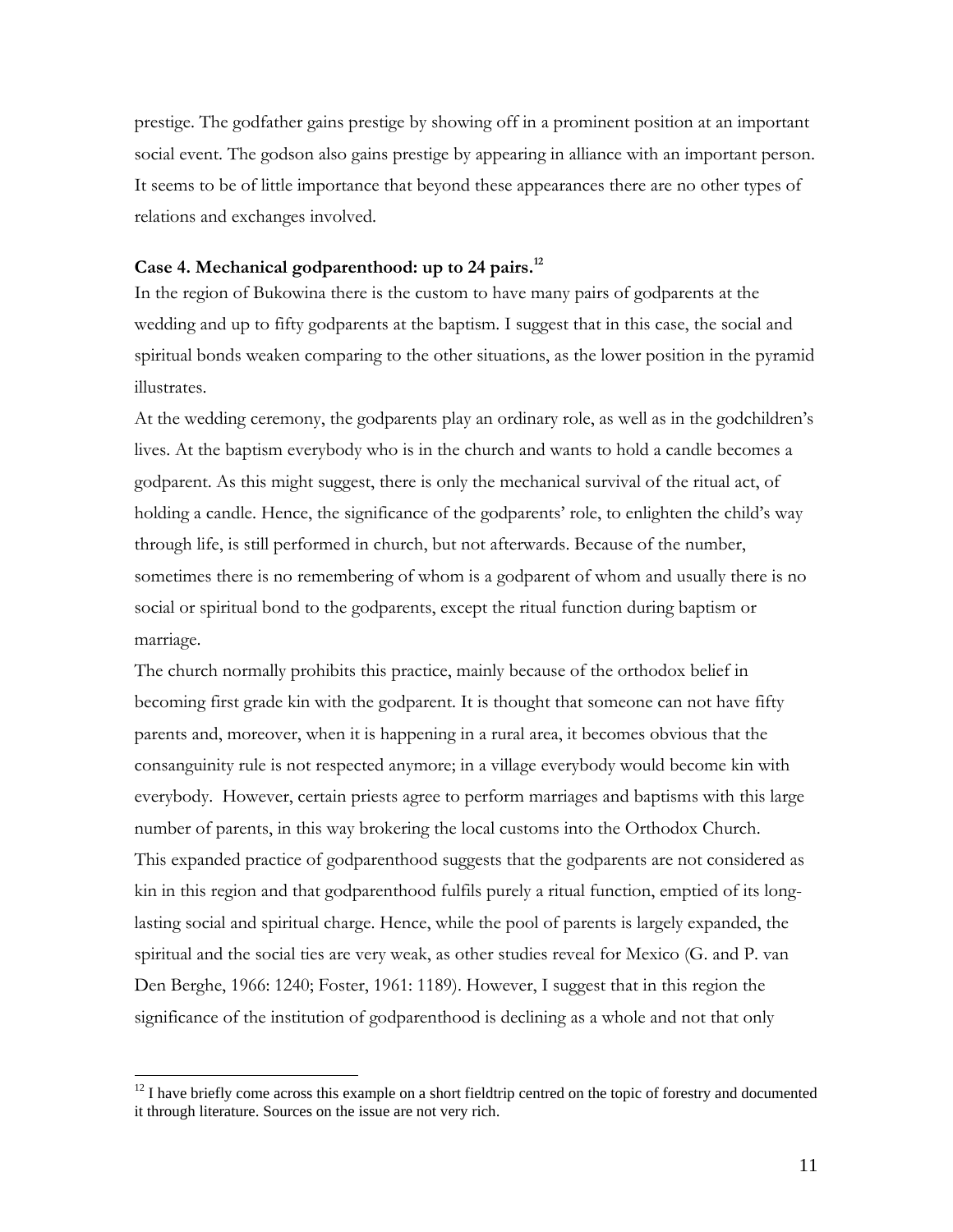certain ties are recognized, while others are overlooked, as Foster (*ibidem*) suggests for Mexico, by not fulfilling reciprocal prestations afterwards.

### **Political and economical use of godparenthood in contemporary Romania**

I will come back now to the case of one pair of godparents and show that in the same time with the decline of godparenthood practices in certain regions of Romania, spiritual kinship is still used as a very strong tie for economical and political purposes. The thesis is not new, but might still be interesting in relation to 'neoliberal' states, descending from a postsocialist social order. In the anthropological literature on Latin America and the Mediterranean, spiritual parentage, more precisely the vertical alliances, has often been related to practices of patronage and clientship (G. and P. van Den Berghe 1966; Osborn 1968; Killick 2008), and related to economical or political advantages (Mintz and Wolf, 1950; Ingham, 1970; Goody, 1970). Van den Berghe argues generally that establishing a special relationship or reinforcing existing ties to a social superior often has the effect of establishing paternalistic patron-client ties between persons of quite unequal status who exchange loyalty, favors, gifts, labor and hospitality over many years. Osborn and Killick, studying ritual kinning between distinct ethnic groups argue that the economics of the relationship is undoubtedly exploitative in nature (Killick, 2008: 324). Osborn argues for the pure clienship between the Colombian *mestizos* and the Kwaiker, pure "patronage under the guise of spiritual-cum-social relationship" (1968: 605). In contrast, Killick argues that the *compadrazgo* between 'his' *mestizos* timbermen and Asheninka workers in Peruvian Amazonia is meant to integrate power relations in a moral and social order and to bind the two groups together against a third entity, the large timber companies (2008: 304, 328). Ingham argues similarly to Osborn for the primacy of economic calculus over sacred relations (1985: 559), that social superiors will be chosen when there is need economic support and when there feel that "the economic advantages are... worth the added deference and allegiance due to a *compadre* of superior status" (Ingham, 1970: 285). Likewise, Goody has characterized the godparenthood complex as one in which "deference [is] traded for social and economic advantage" (Goody, 1970: 338).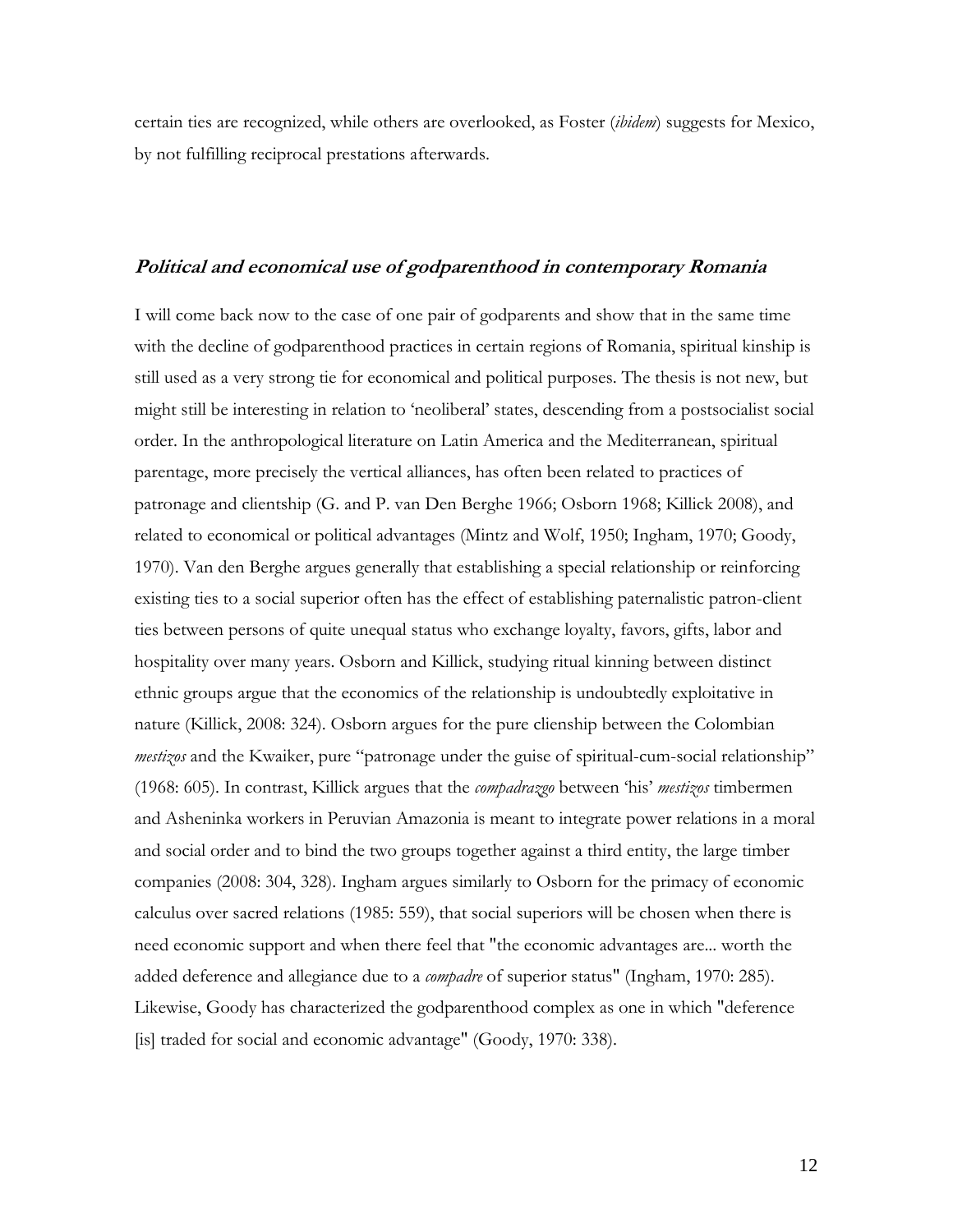I will draw on a case from the region where I conducted fieldwork for my PhD thesis<sup>13</sup>, case that reveals connections between spiritual kinning and corrupt practices. Data on this type of hidden issues is not always easy to obtain, thus, in some respects it might be said that my information relies very much on what the 'others' say about certain relations and exchanges. I do not have first hand information from the corrupt persons themselves regarding their godparenthood relationships, but I have verified the data from more than one source, and moreover, some information comes out in the local newspapers.

#### **Etnographic context**

My ethnography focuses on a community that is totally dependent upon the forest resource. As a consequence of privatisation and liberalisation of market, the village shelters the activity of more than one hundred timber-exploitation companies of various sizes. The owners of these companies control access to the resource that is formally owned by the community<sup>14</sup> and, moreover, they deplete the forest thoroughly, despite the proliferation of environmental and forestry decentralised institutions. Their actions are severely blamed in narratives by almost all other members of the community, but effectively opposed by only few of them. The powerful businessmen maintain access to the forest and paralyse opposition attempts (sometimes violently), by being enmeshed in patron-client networks, both downwards, comprising fellow villagers, and upwards, comprising forestry bureaucrats, judges and important politicians.

### **Networking and portrait of actors**

 $\overline{a}$ 

The success of illegal logging from the part of this corrupt group relies mostly on their social capital, build towards outside the village. The web of social relations in which community actors are enmeshed is formed out of friendship, kinship and ritual kinship relationships, doubled by economical, political and institutional exchanges. Very often, people in the community use the word *mafia*, *clan* or *clique* for describing what is happening in their village concerning timber. They use the expression 'they among themselves', in the sense that they do

<sup>&</sup>lt;sup>13</sup> During 2005-2007, the region of Vrancea, central eastern part of Romania; an underdeveloped region in terms of education and infrastructure, comparing to other regions of Romania, where the main resource for livelihood is forest, economically used for timber.<br><sup>14</sup> In the form a community-based institution, named *obşte*, ruled by an executive board, in which all

residents of the village have an equal right to withdraw wood and to vote for management and executive committee elections; the forest for this particular village amounts 4500 hectares, but business comprises also the neighbouring sattelite villages, with another approximately 4000 hectares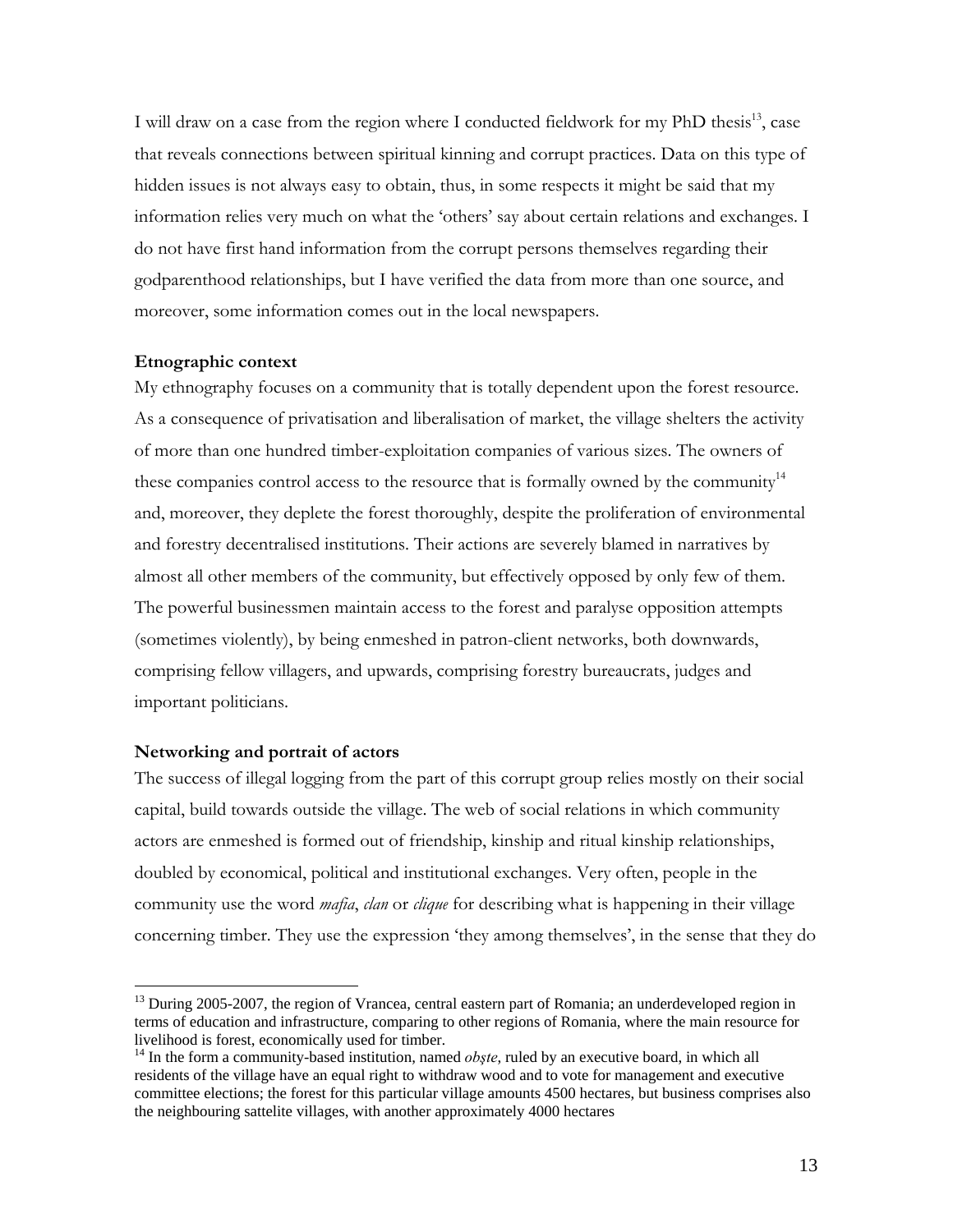everything among themselves, know and share everything among themselves. Somebody used suggestively the term "godparenthood capitalism" for expressing with anger the underground ties that succeed to contribute to the depletion of the village's woodland.

I will try in the following lines to analyze and to draw a sketchy picture of the actual web of ties and actors that form the mafia and the respective clique<sup>15</sup>.

The two most important actors in the village are the mayor and the president of *obştea*. The mayor is in the same time the most powerful local businessman, thus he detains institutional and economical power, plus political capital<sup>16</sup>, being the direct political client of the most central character of Vrancea, the so called Wallet Baron (mayor of the county)<sup>17</sup>. Moreover, he has social ties through alliance with the other important character, the president (they are parents-in-law) and spiritual ties to other subordinate local businessman<sup>18</sup>. Thus, it might be implied that in this case the mayor is enforcing existing economical ties through godparenthood, securing loyalty among his clients. Thus, multiple exchanges will take place between the two. In the business sphere, the mayor gives security, protection against controls, because their economic activity is largely illegal, with the help of his upward network, while his client offers money (contribution for the political party), loyalty and access to his downward network. As for the social sphere, they exchange visits and gifts.

To resume his position, the political and economical capital that he 'owns'19 secures him a very good position externally, through a pure patron-client relationship. Internally, in the village, he anchors himself in social and spiritual alliances, strengthening in this way the relations with economically subordinates. On the other side of the relationship, people that engage with him in social and spiritual alliances enhance their economical security, very valuable for the illegal activities that they are into.

 $15$  It will only be a sketch because I will draw and describe only a selection of relationships, for not to overburden the readers' mind.<br><sup>16</sup> He was elected for the second mandate this year with a percentage of 85%, he is 41 years old.<br><sup>17</sup> He is almost the same age as the mayor of the commune, he is called the Wallet Baron, a

common denomination of rich Romanian businessmen, politically connected, which have made an entire region as a personal feud or fief, by collecting taxes and offering privileges to vassals.<br><sup>18</sup> The patrons of smaller timber companies in the village are all his clients. Patron-client relations are

pyramidal; the mayor (with 16 sawmills) is on the top, at the immediate downward level, there are 11 businessmen (with 4-6 sawmills each), among which *obstea* officials, foresters, and the hierarchy might continue with other "clients" for each of the 11, with less than 3 sawmills.

 $19$  The two forms of capital are indissolubly linked, as it is common talk in the village and in the neighbouring villages that his external strength comes from financially contributing to the political campaigns of the Wallet Baron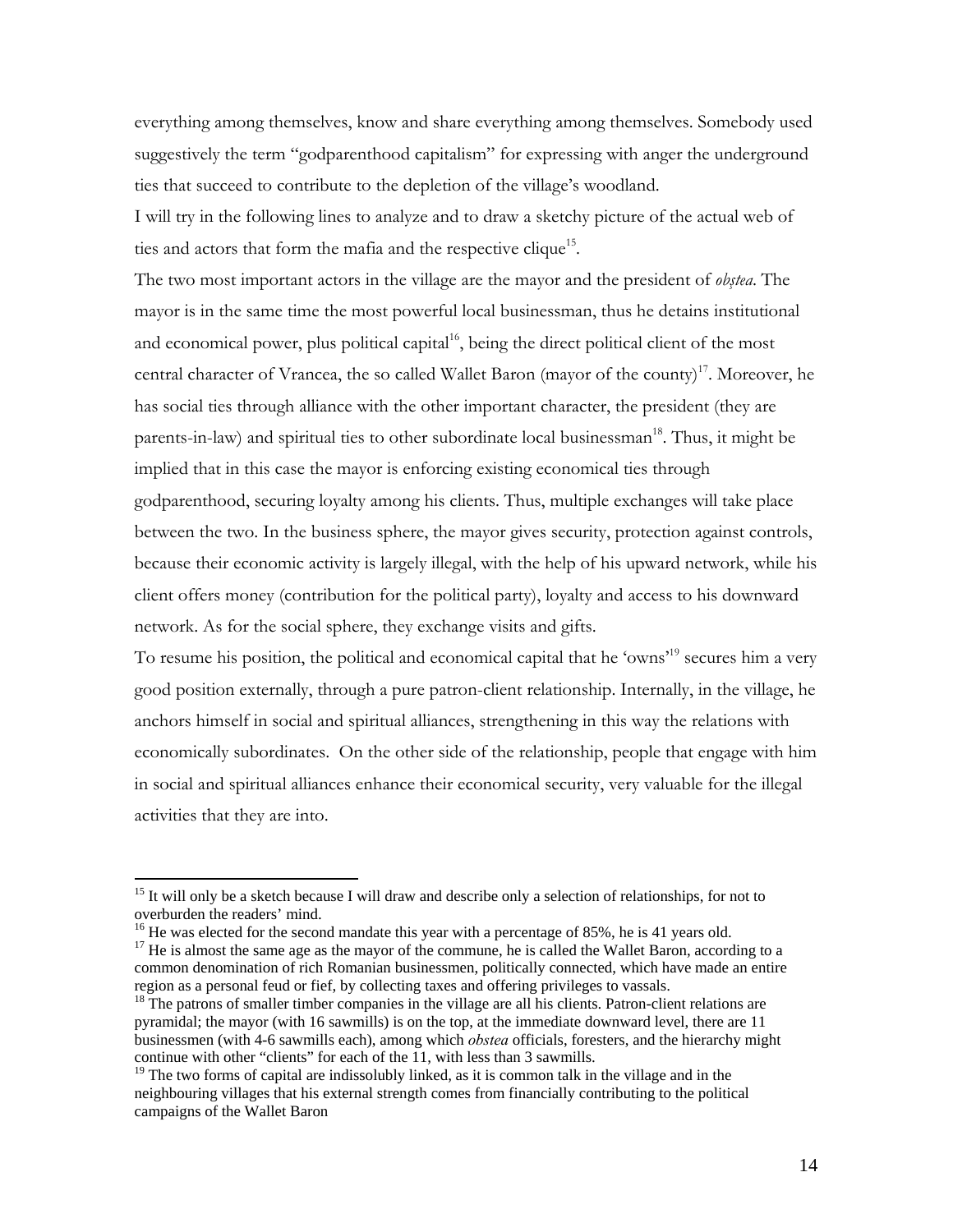

**Web of personal, ritual and power relations involved in timber business around Nereju village**

The other local actor, the *obştea* president is very well connected through godparenthood with one of the directors of the county forestry districts<sup>20</sup>. Moreover, he brought at the *obstea* a very important extra local person, the jurist, a man with very good connections, as can be observed above in the figure (his is the godfather of the county mayor's only child and is a close friend with a powerful ex director of the forestry district). The connections of the jurist, plus the connections of the president, practically 'escort' the *obştea* board to the departmental law court, to the judge that has 'given' all the trials in favor of the *obştea* (Judge Duta, marked above in the orange brackets). This is the key connection by which the *obştea* has won many trials intended by the locals that try to oppose the illegal and corrupt actions.

Another tie to be discussed is that of the godparenthood between the Wallet Baron and a very influential timber businessman in the region, the businessman being the marriage godfather of the mayor. The multiple social and ritual ties that unite politics and timber business in the area lead us to the idea that the respective persons form a very cohesive group, worthy of the name clique or clan.

 $20$  The county forestry district is one of the most influential forestry institutions, practically it is the one that coordinates all control actions.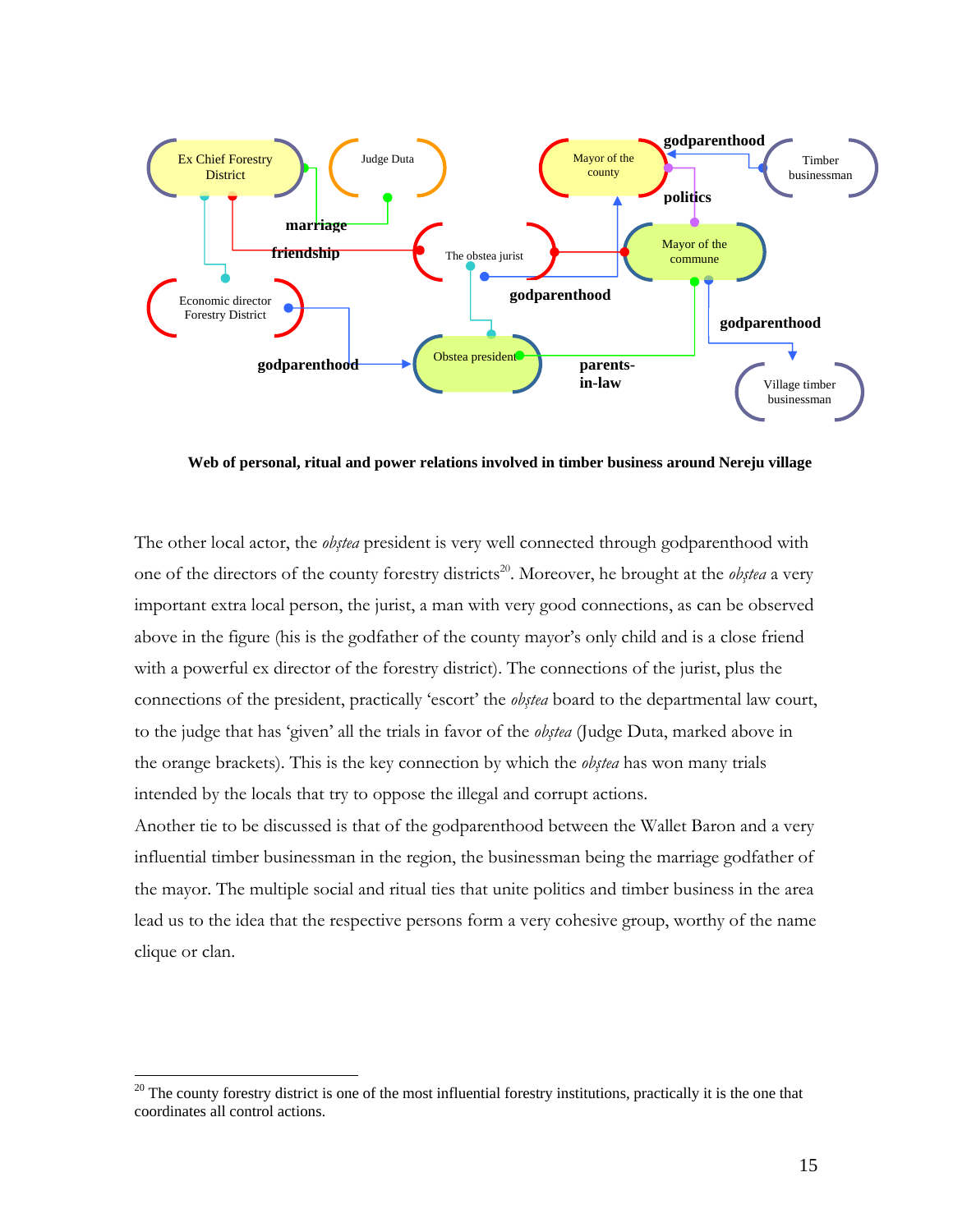### **Discussion about growing inequality, 'endogamy' and godparenthood**

The commune of Nereju was relatively egalitarian during socialist times and rather an isolated and closed community<sup>21</sup>. Immediately after the fall of communism, the state begun to retreat from forest management and timber withdrawal and locals begun to think about timber business in the area. As Nereju is placed nearest to the mountain, almost one hundred sawmills were established all across Nereju village. In year 2000, the forests were privatised; the entire community formally gained back its private rights and thus it was room for sawmills to debit more and more timber. It is in this way that economical elite grew in the village, a relatively young elite that articulates the characteristics and modes of action of old communists apparatchiks, like networking, privileges and clique formation with conditions of neo liberal kind, such as political concurrence, market liberalisation, privatisation of resources. Drawing on this canvas, what could be said about godparenthood?

It is visible from the diagram that godparentage relations are practiced among the upper bureaucrats, politicians and timber businessmen, that the net of relationships is quite dense and that connections are mobile, meaning that the connections of one person might be borrowed, eventually for a certain 'price'.

Concerning the village level vertical alliances did not constitute a custom, view the fact that in the communist past the village was relatively equalitarian. People such as the president of the *obştea*, who had an external powerful godfather, made this alliance when their positions where more equal, the godfather was then (30 years ago) the chief of the local smaller unit of the forestry district and the president together with his brother were employees at this unit. His tie to the godfather was explicitly activated economically only after year 1995, the difference grew between them, but the economic exchange that eventually took place maintained both interested in the relation.

The godparenthood relation of the mayor to a subordinate stands for what I have called the tolerated difference. The two men shared economical interests and hence choose to strengthen their relationship 'spiritually'.

<sup>&</sup>lt;sup>21</sup> Villages in Vrancea are generally of a relatively poor condition, as I already mentioned, that were not collectivised; in these villages persons who might have desired a higher status had to migrate out of the village and to establish in the 80 km away city; the fact that Nereju is mostly an endogamous community was proven by the representative statistical data that I have collected, 93.5% of the people in the sample are natives, meaning that there are very few women or men from other villages married in Nereju.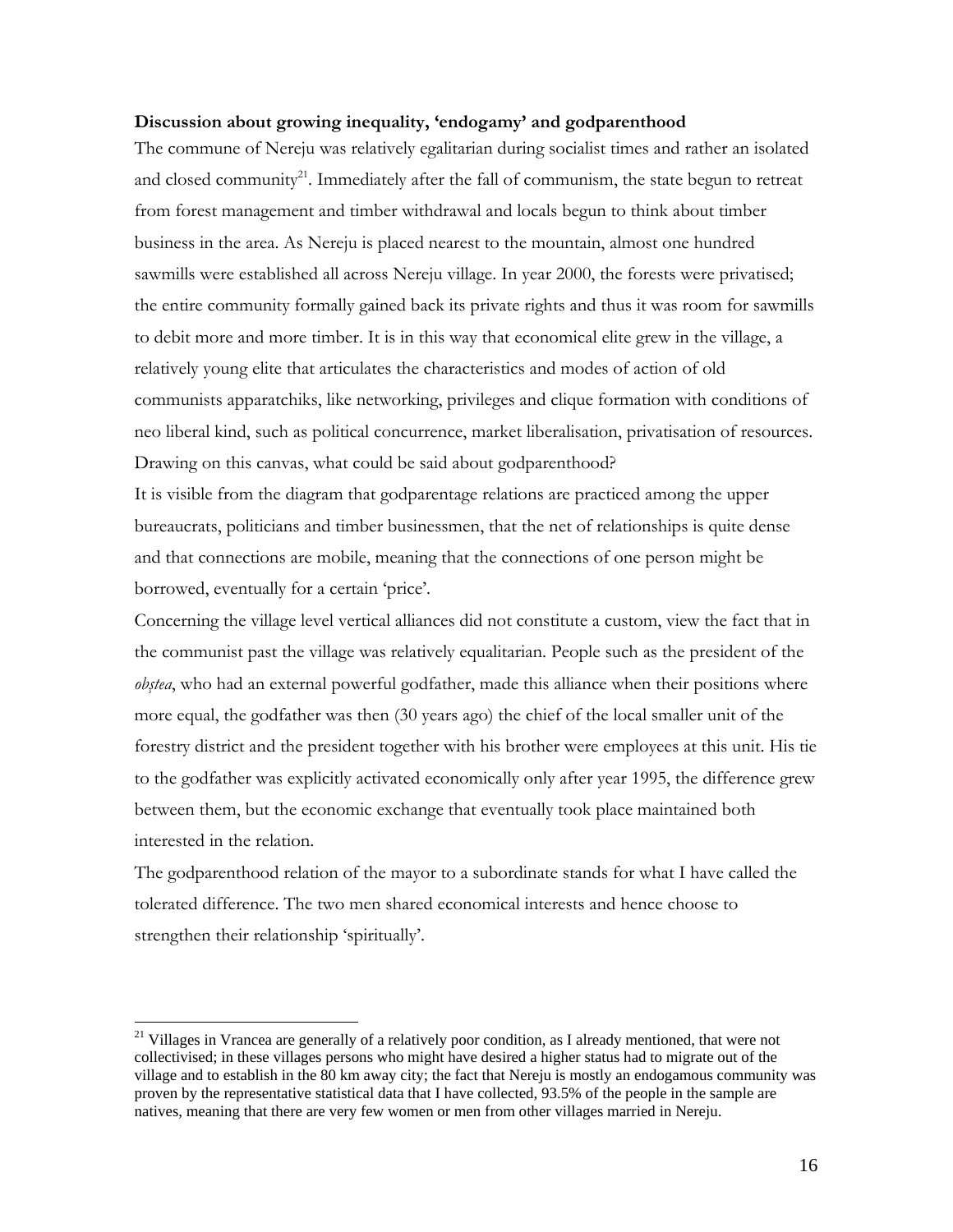It is obvious that in the region people do not expand very much their godparentage ties. They prefer fewer ties and the persons in the respective powerful group prefer to strengthen previous relationships to people that are economically interesting. I could say that a rationale for these choices might be security, but I also want to coin other structural causes. One of them is that sharp verticality is not customary practiced in the village and thus, the pool of selection for the rich stays with the other more or less rich, inside the limits of tolerated difference. Hence, an association between illegal economic practices and spiritual kinning is almost inevitable. Another explanation is that for the moment, the respective actors are socially connected only 'among themselves', as people in the village angrily deploy, and they prefer to engage mostly in local (endogamous) social relationships (although this type of middle businessman has risen in other villages as well, I have never heard of connections between businessmen from Nereju to them).

The village elite are still young and thus, it is now the time for forming godparentage relations. I might coin the idea that the economical young elite from Nereju will soon change the local godparenthood pattern and will not hesitate to contact external, 'more' vertical alliances for their children. This would be also in relation to opening their businesses to other domains, because the woodland is soon to finish.

However, this case shows how ritual kinning is highly valued, how other types of relationships gain more weight by adding godparenthood. Why in this particular village the ties are valued and respected, while in others, as I have shown above, they remain in shadow, lacking effective power to bind people and interests together? An encompassing explanation remains the larger hypothesis of this paper, that the pattern with only one pair of godparents ensures stronger ties. Another explanation might be that in the economic sphere of this particular village almost every practice is bounded in illegal chains; hence, incertitude and anxiety play an important part in people's lives, which ask for relationships based on mutual trust. Godparenthood brings loyalty and trust to relationships, merely to the economical ones, in the realm of corruption and illegality. For spiritual kinning, trust is one feature that is mentioned in the literature as a core issue. Godparenthood can be "an effective mechanism for extending the network of trust" (Magnarella and Turkdogan, 1963: 1631); it "establishes 'safe' links between households" by eliminating "the mistrust normally encountered between them" (Gudeman, 1971: 59, 60), and "its function is to provide… a basis for trust between individuals" (Pitt-Rivers, 1968: 41).

17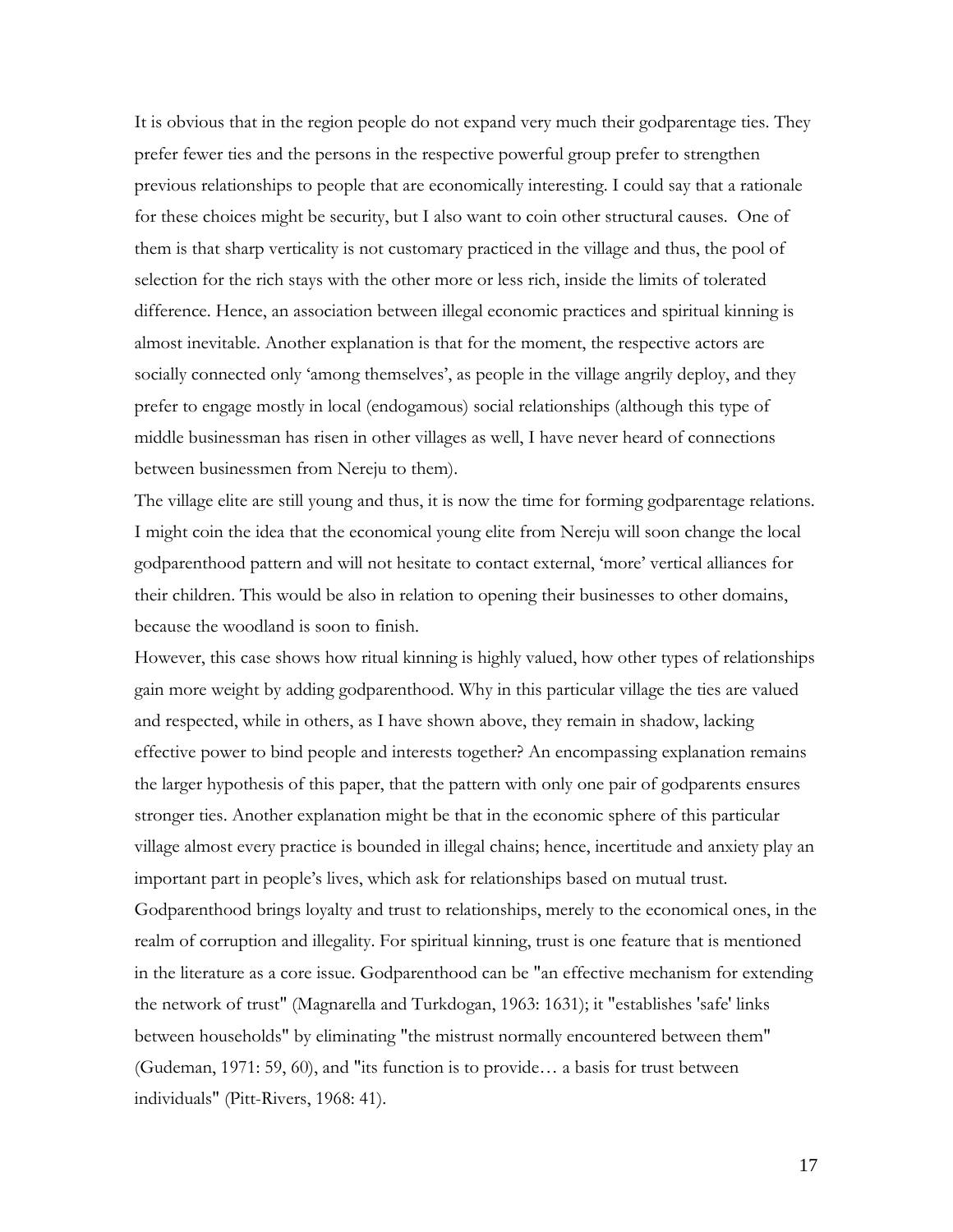Due to the cohesiveness of such groups, formed out of multiple types of ties, they resemble for the outer world (i.e. the community) to a pure kin group, to a clan, as it is often expressed by locals: *"they are all kin", "we are ruled by a veritable clan".*

For this case, propositions from anthropological literature, which suggest that people engage in godparenthood relationships precisely because of the economical advantages that they might draw out of them, do not have full explanatory power. The case shows how ritual kinship ties bring the dimension of trust to the already formed political and economical relationships and how they are used as an anchor and a shield at the margins of legal spaces.

### **Conclusions**

I have shown in the first part of the paper that in Romania one can find very different patterns for godparenthood. It could not be said whether practices of spiritual kinning are generally diminishing, expanding or intensifying under the changing socio-economical conditions.

Nevertheless, excepting the particular case of Bukovina with overextended spiritual ties, one common feature is that godparenthood ties are formed on the basis of previous relationships or of previous common interests. It is not frequent to find vertical alliances, to find a "patron" of a village becoming godfather of poor families; people rather apply the rule of the tolerated status difference, in order to be able to perform the mutual obligations, the exchange of services and gifts.

The second part of the paper shows that in the conditions of increasing social differentiation, people tend to choose their spiritual parents among the persons that are inside the tolerated limits of status difference. Status affinity or potential economic interests are not a magic formula for guaranteed strong godparenthood ties; they might however, in certain conditions, work together to form cohesive social groupings. Although these cohesive groups are formed of economic and political clienteles, equals and subordinates, enmeshed in underground uncertain worlds, godparenthood relations promise certain security and trust among these actors.

However, as I have said earlier, further questions need to be addressed. For example it would be interesting to know why the Romanians are behaving like Spaniards or Latin Americans when they 'worship' like Serbs and Greeks, why patterns of godparenting are more reminiscent of Latin Mediterranean groups than they are of the Slavic Orthodox.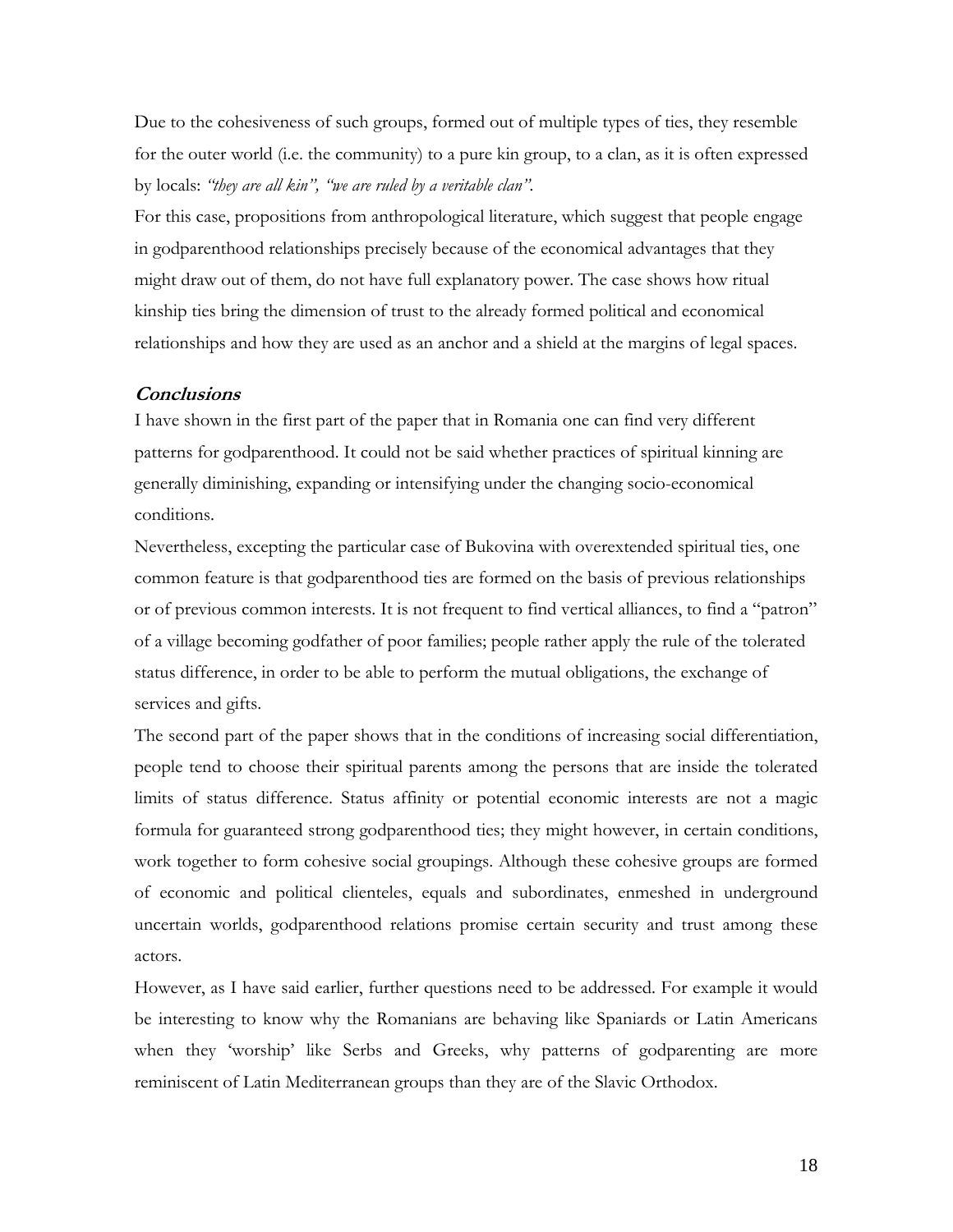### **References**

**Constantinescu, Nicolae.** 2000 *Etnologia şi folclorul relaţiilor de rudenie*. (Ethnology and folklore of kinship relations) Editura Univers: Bucureşti

**Foster, George M.** 1961. The Dyadic Contract: A Model for the Social Structure of a Mexican Peasant Village. *American Anthropologist* 63: 1173-1192.

**Goody, E. N.** 1970 Forms of Pro-Parenthood: The Sharing and Substitution of Parental Roles. In *Kinship: Selected Readings*. Jack Goody, Ed. Harmondsworth: Penguin Books. pp. 331- 345.

**Gudeman, Stephen** 1971 The Compadrazgo as a Reflection of the Natural and Spiritual Person. *Proceedings of the Royal Anthropological Institute of Great Britain and Ireland*. pp. 45-71.

**Gudeman, Stephen** 1975 Spiritual Relationships and Selecting a Godparent. *Man* n.s.10(2): 221-237

**Gudeman, Stephen and Stuart B. Schwartz** 1984 Cleansing the Original Sin:

Godparenthood and the Baptism of Slaves in Eighteenth-Century Bahia in (ed. )Raymond T. Smith, *Kinship Ideology and Practice in Latin America*, University of North Carolina Press.pp. 35- 56

**Hammel, Eugene** 1968 *Alternative Social Structures and Ritual Relations in the Balkans.* Englewood Cliffs: Prentice-Hall

**Ingham, John M.** 1970 The Asymmetrical Implications of Godparent in Tlayacapan, Morelos. *Man* n.s. 5: 281-289.

**Ingham, John M.** 1985 Review: Ritual Kinship. Volume II: Ideological and Structural Integration of the Compadrazgo System in Rural Tlaxcala by Hugo G. Nutini in *American Ethnologist*, 12(3): 558- 559.

**Killick, Evan** 2008 Godparents and Trading Partners: Social and Economic relations in Peruvian Amazonia. *Journal of Latin American Studies* 40: 303-328

**Magnarella, Paul J., and Orhan Turkdogan** 1973 Descent, Affinity, and Ritual Relations in Eastern Turkey. *American Anthropologist* 75: 1626-1633.

**Mintz, Sidney W., and Eric R. Wolf** 1950 An Analysis of Ritual Co-Parenthood (Compadrazgo). *Southwestern Journal of Anthropology* 6: 341-368.

**Osborn, Ann 1968** Compadrazgo and Patronage: a Colombian Case. *Man* 3(4): 593-608